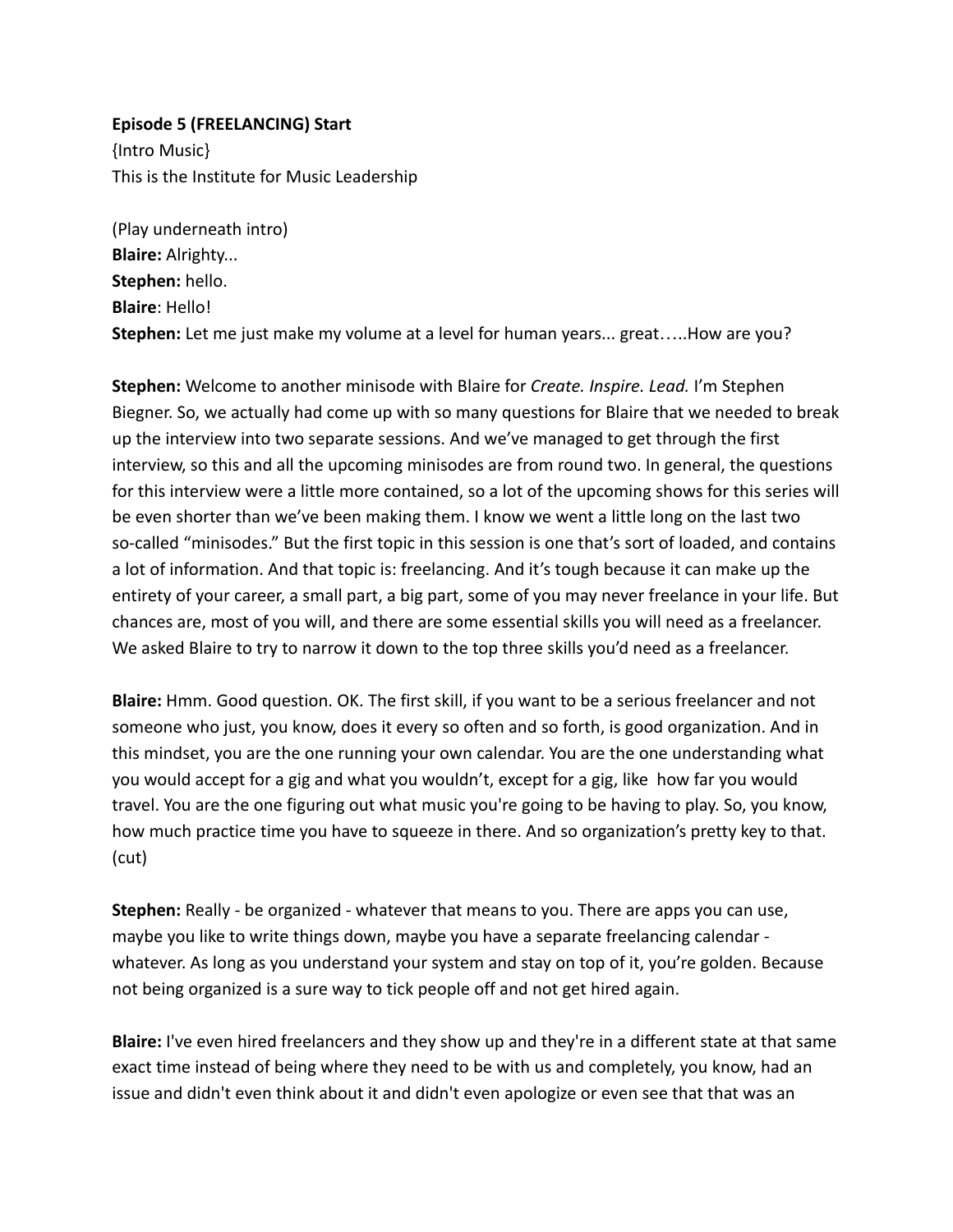issue. And I'm like, now we're high and dry and big name people were there. So you really want to be organized. Everything is all situated and you don't have any questions about that.

**Stephen:** And listen. Mistakes happen. Sometimes, you put down that a rehearsal is on Saturday, and it's actually Friday. Or you might be contracted by someone who is not very organized themselves, and they send out 10 different emails with "Correction - Use this Schedule" in the subject line and it's just hard to keep track. But if you do make a mistake - own it, and find out how to be better next time.

**Blaire:** Second, and I alluded to this a little bit, is people skills. You need to be able to work with people. You need to be able to work with your contractor, the person who is hiring you. You need to be able to work with a conductor who is going to be obviously leading the organization. And you're also going to be working with your section. You're coming in, you're stepping in either to fill the role temporarily or to meet people for the first time. You need to make good impressions, you need to make...

**Stephen:** Especially if you want to be invited back for future gigs - or even hired into a permanent spot - talk with your colleagues on these gigs. Introduce yourself during breaks, figure out your place within the organization - whether you're there to be a section leader, or just fill in a gap in a larger section. Even though you might only be on a gig for a couple of days, you need to be a good colleague. And it really helps to follow up with whoever contracted the gig.

**Blaire: ...**thanking them so much for the opportunity, linking up with the section individuals and LinkedIn or social media and making those connections so that you have potential for the next gig, because that's the whole thing about freelancing is it's about compiling a whole bunch of different gigs together. So people skills are super, super important.

**Stephen:** Which brings us to the third essential skill Blaire is going to talk about, and it may come as a bit of a surprise.

**Blaire:** ...you have to understand how to do your taxes. And that's a skill... it's more of a knowledge base. But I think I guess I could file under like finance skills and, you know, managing a budget, not only because, again, if you're hoping to do this for an extended period of time or a big portion of your income, you're going to have fluctuations from month to month where around holidays it increases a lot and then another space as it goes down. So you have to figure out how to balance out that finances.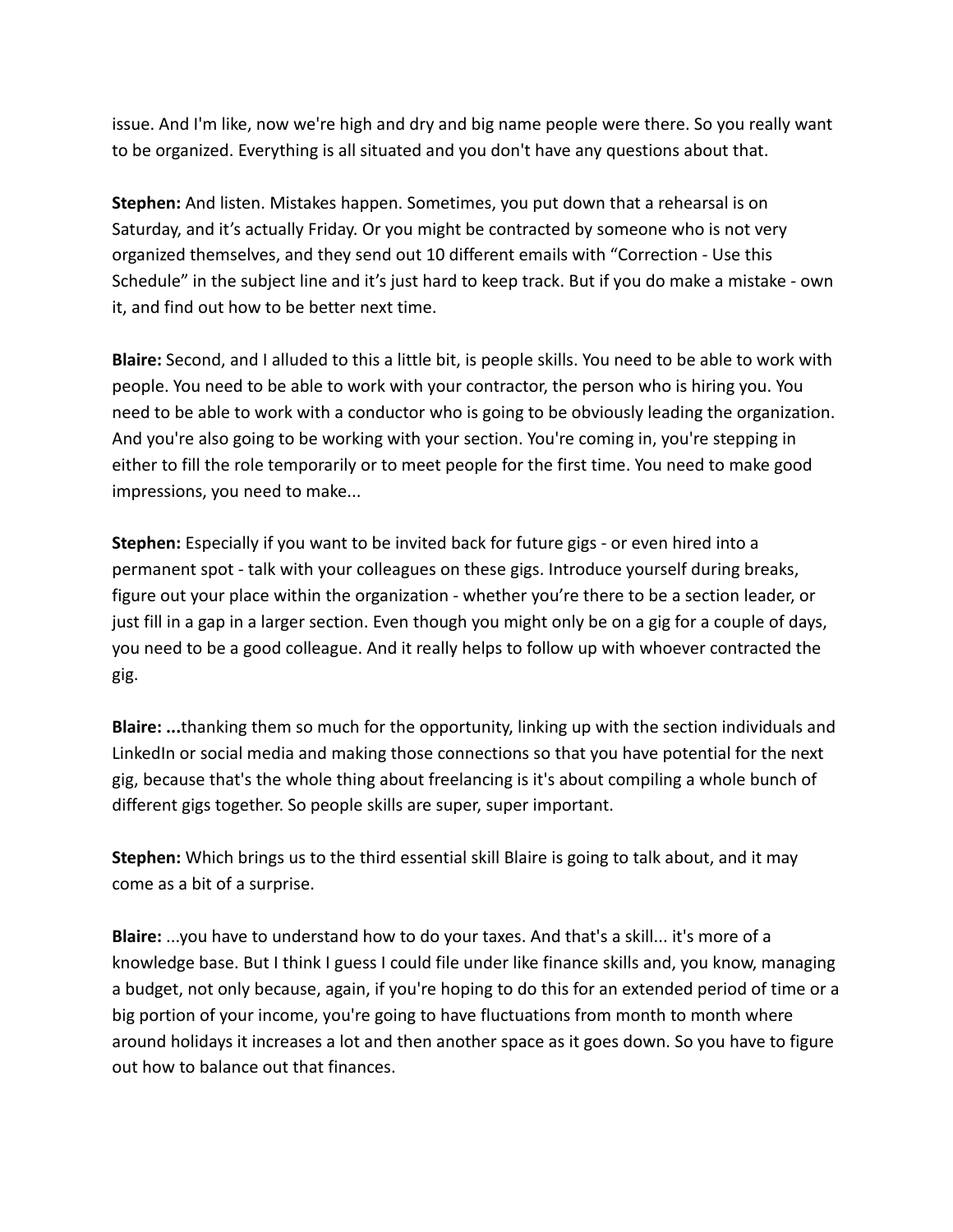**Stephen:** That's an especially important skill as a freelancer, because for the majority of your freelance gigs, you'll fill out a W9. A W9 provides basic information about you - your name, address, and tax ID - and an organization is collecting that information because when they go to file their taxes, they'll tell the IRS that you worked for them and were paid X dollars for the gig. W9 gigs don't take any taxes out of your paycheck. So, if you're hired for \$750, you'll get a check for \$750. Which seems nice in the moment.

**Blaire:** ...until you go to file your taxes that year and you start compiling all of these forms and they could be a variety of contract forms. You also want to keep track of the ones that might be under the table. But, you know, just keep track of all that. And when you put all that in, you were going to owe a decent amount of money. So if you're aware of that, you're actually going to get a hit at tax season.

**Stephen:** Most organizations will send you 1099s at the end of the year. These are tax forms that show non-employment income - non-employment meaning you weren't a full-time employee of a company or organization. Right? You just did a couple of gigs here and there. You get a copy and the IRS gets a copy. And it will show all the money you made at that organization in the past year. So if you sub a lot in one particular orchestra - you could get a 1099 for a few thousand dollars. But you might also get a 1099 for a one off gig where you made \$600 - and it's good to know that for any gigs under \$600, you probably won't receive a 1099, though you are still responsible for paying taxes on that income.

That being said, it's still a good idea to keep track of all of your gigs - even if you only get \$50. Because, when it's tax time, that list will help you figure out what income you'll need to report and help keep track of any 1099s you're expecting for those gigs that were \$600 or more. And that's helpful because sometimes an organization will forget to send one out, or it will get lost in the mail, and just because you don't receive the 1099, you are still responsible for paying taxes on it. That actually happened to me once where there was this gig I took in January that I totally forgot about. They mailed a 1099 to an old address, so I never got it. But the IRS did, and man, they let me know. Ultimately, it wasn't so bad - you just have to pay the taxes owed and possibly some penalties - but really any letter from the IRS feels scary, so better to avoid it if you can.

Now, it might seem like a lot to get to the end of the year and suddenly have to think about this huge tax bill you owe. Especially if you're living gig to gig, if you haven't been actively saving for tax time, it might be a lot to suddenly have to shell out a few thousand bucks by April 15th. But don't worry. You don't have to wait a full year to pay taxes on your freelance income.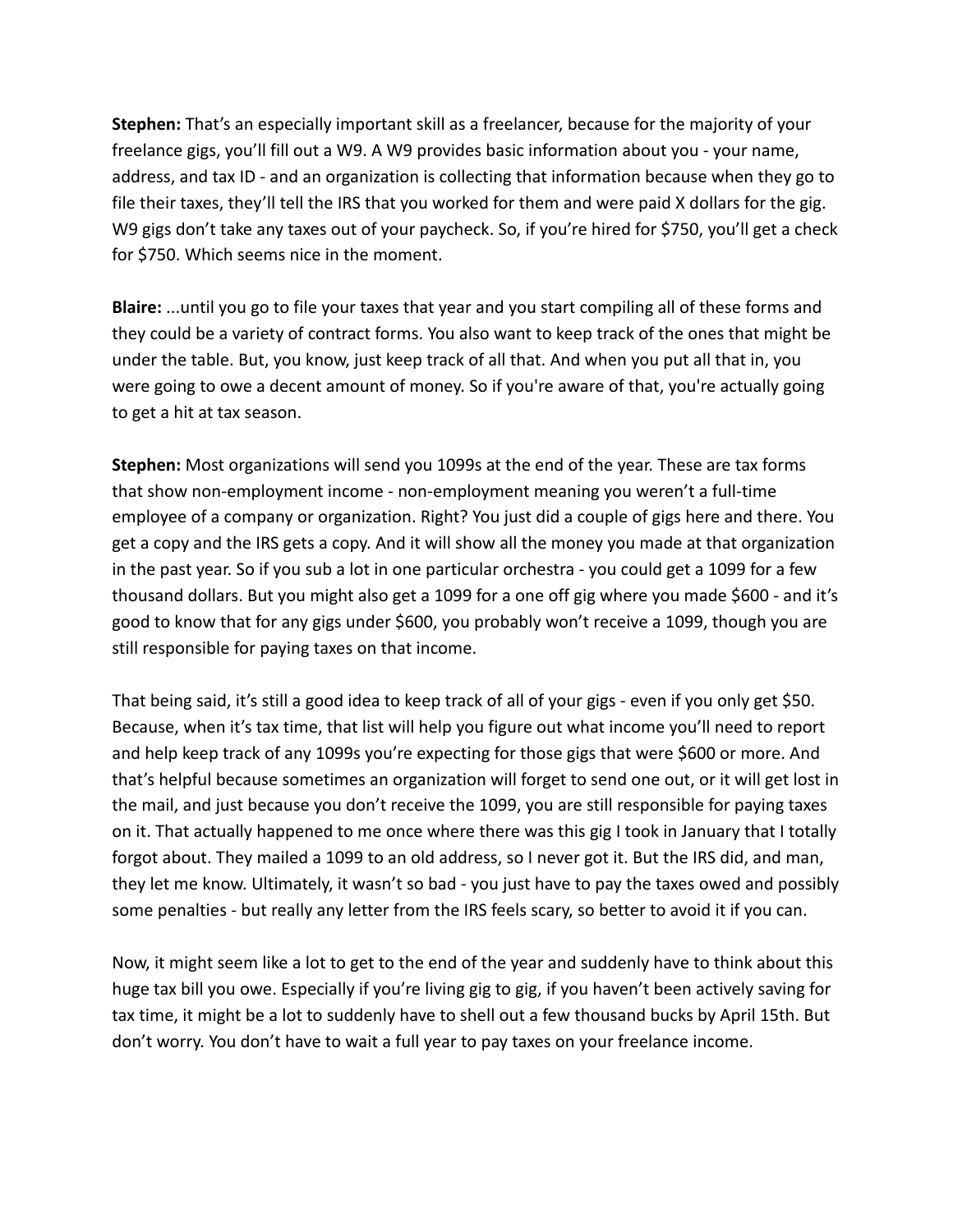**Blaire:** So one of the things that you can think about throughout the year is actually doing quarterly taxes, which means you actually give a little bit of money each quarter so that you are in a good space when tax season comes around. So you don't owe the government, you know, lots of money and then go, "Oh, shoot, where did I get that money from?" Or you just weren't expecting it. So finances planning that, thinking about the budget, thinking about taxes is all something to incorporate. It's not something we always think about at the very, you know, forefront of what we do. But it is important, especially if this is going to be a large part of your career.

**Stephen:** Now, you can hire someone to help you do your taxes. It does involve an additional fee, obviously, but when do you know if this is the right move for you?

**Blaire:** Yeah, good question. So if you're just doing a few in the year, if you know the year, you don't need to necessarily get a tax person. You do, however, need to account for everything. you can probably manage it. It's not terribly difficult, but you do need to keep track of your documentation. So when you get all the stuff that comes in or remember all the places that you gigged and the check up and follow through and be like, "OK, great...doesn't have to go online to get... are you mailing it to me? How is this working?" Right. So keep track of all that.

**Stephen:** Now you also may have heard about writing things off on your taxes.

**Blaire:** As for what you can write off of your taxes, this has changed a little bit in the past few years. So first and foremost, you could write a boatload of stuff. You could do websites for your marketing, new music, your travel, even some food, hotels, if you had to stay in a place for a period of time, cetera.

But since the new tax issue has come out,....(fade, play under)

**Stephen:** The tax issue Blaire is mentioning is a recent change in the tax code that actually raised the standard deduction in 2019. So, you used to be able to itemize your expenses - that is, write out all your expenses to figure out what you could deduct. Now, if you're filing as a single person, you can take a standard deduction and automatically deduct \$12,400. You can still choose to itemize if you think your expenses exceed the standard deduction, but for most freelancers the new standard deduction is actually a nice deal.

**Blaire:** So, you can still keep track of that stuff for your own budgets... are going, "OK. How much money did I spend traveling? How much money did I spend on gas? How much money did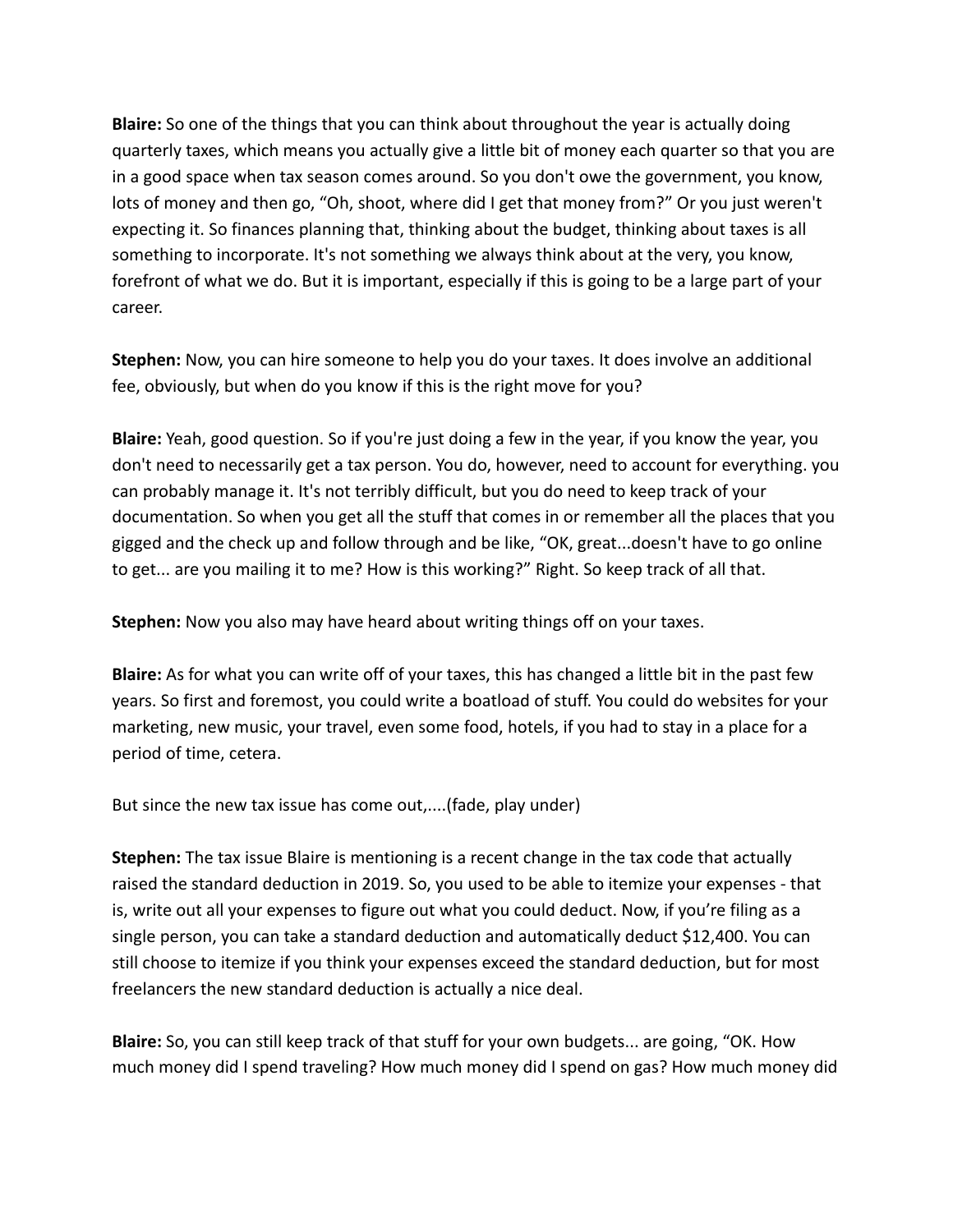I spend because I was eating out all the time?," just for your own personal finances. But in the long run, it's not going to help you with necessarily a deduction.

**Stephen:** Ok. So, taxes - that's a separate episode that's been in the works for a while. And that might make freelancing seem like it's a lot of work, or a total headache, but there are some real benefits to freelancing as well.

**Blaire:** Absolutely. So freelancing is, you know, everyone should do it, you know, whether they're in school or just out of school. And when it's freelancing, it could be freelancing with playing. It could be freelancing and doing some... I've heard some really interesting odd end gigs that people have done, but it gives you kind of a perspective of all the different types of musical opportunities out there and sometimes even so narrow-minded and focused, like we've got the orchestra, we've got the military band. There's a lot out there.

There's also just variety. So if you are in a position where you're constantly in a choir or constantly in a large big band or something like that, awesome. But you might have a chance to do smaller stuff, compose, chamber groups, recitals, small mini operas, you know, compositions that are new for, you know, composer festivals, a variety of different things that just going to add some fun, and they're a little different in your repertoire list. You also have some choice, right? You can choose what freelance gigs to pursue.

So if you just want to have fun and go sit in the Fiddler on the Roof pit and have like… Go for it! I've done that, you know, and do a few gigs that way. Awesome. It mixes it up a little bit. Cool. And, you know... And then, like I said, connections. You meet different people, whether they're in that section next to you, because you're filling in, whether you meet an artist, because it happens to be some sort of larger collaborative event, whether you meet a CEO of a really cool impressive company that also wants their kids to take lessons. And now you've got some students, you know, you never know who you meet in these events, especially if you do it professionally and reach out and follow up with them.

So there's a lot of definite benefits, and I always encourage you to try it in various spaces. You'll find some gigs that are going to be memorable for really interesting reasons, and you're going to find some gigs that you're like, "OK, I never need to do that again." And that's fine. But you can learn a lot from these opportunities.

## **{outro music}**